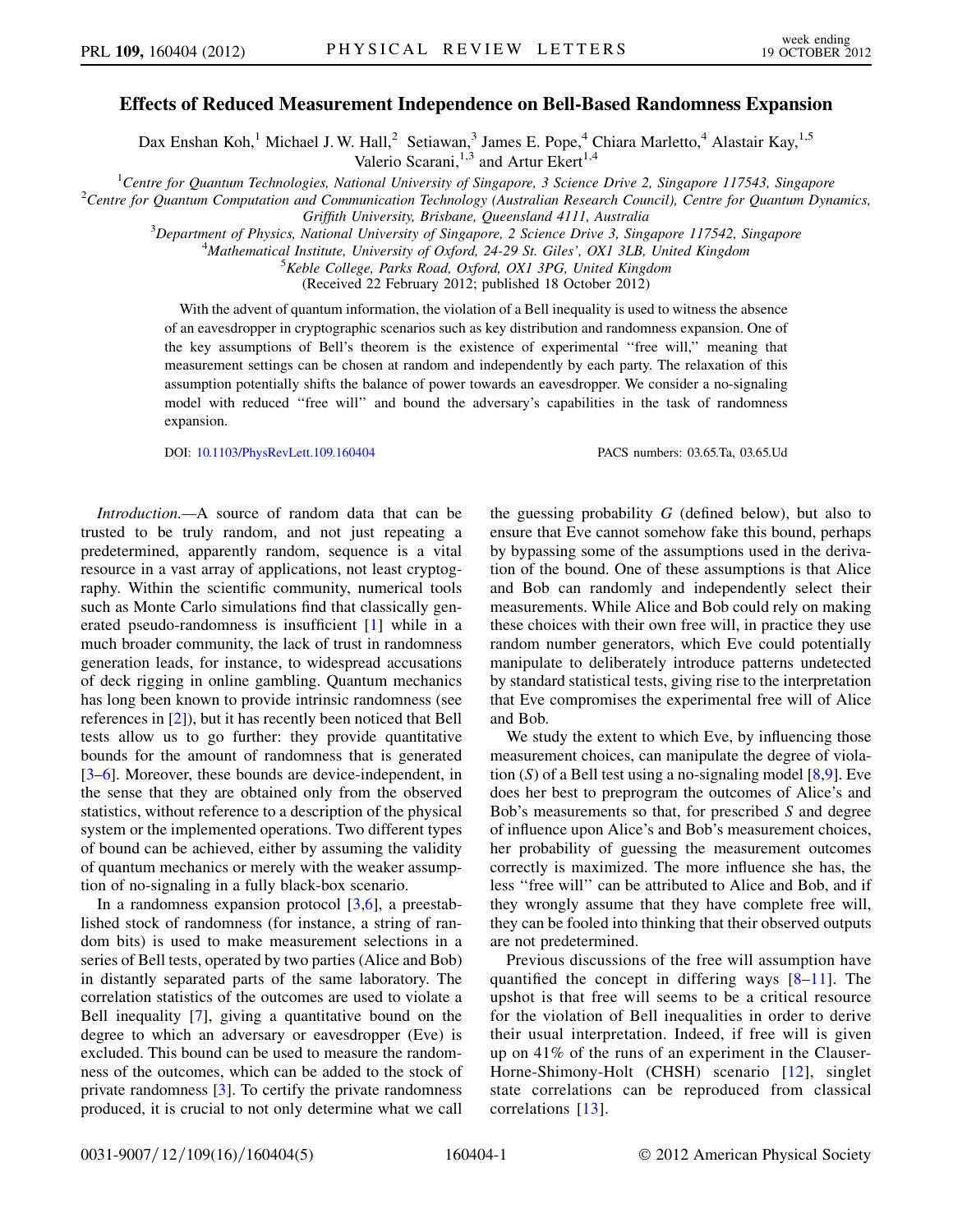An operational way of quantifying randomness involves the notion of guessing probability or predictability: a process has large randomness if it is hard to guess its outcomes. Here, we establish bounds on the average probability of guessing an outcome of a Bell test, for a given amount of free will, using a variant of Hall's relaxed Bell inequalities [[14](#page-4-10)]. While these results require only the no-signaling restriction, for comparison we also establish bounds on a quantum-limited Eve who eavesdrops each run independently.

Model.—We work in the simplest scenario of two parties, each with two inputs and two outputs, for which the CHSH inequality [\[12\]](#page-4-8) is the unique Bell test. The devices that Alice and Bob use are treated as black boxes, potentially prepared by Eve. The inputs are labelled  $A_i$  and  $B_k$  respectively, where j,  $k \in \{0, 1\}$ , and the outputs are labelled a,  $b \in \{0, 1\}$ . The CHSH test is repeated a large number of times, yielding a probability distribution of the outputs  $\{\tilde{p}(a, b|A_i, B_k)\}$ , which we assume to be no-signaling. In terms of these probabilities, the CHSH correlation function S can be defined as

$$
S = \left[ \sum_{a,b,j,k \in \{0,1\}} (-1)^{a+b+jk} \tilde{p}(a,b|A_j, B_k) \right]. \tag{1}
$$

By imposing that the probability of each input is equally likely,  $p(A_j, B_k) = \frac{1}{4}$  for all j,  $k \in \{0, 1\}$ , Alice and Bob, with no knowledge of the underlying strategy, are not able to detect any deviations of these probabilities from the uniform distribution  $(\frac{1}{4}, \frac{1}{4}, \frac{1}{4}, \frac{1}{4})$  that they expect. Eve's control over the inputs and outputs is described by an underlying variable  $\lambda$ , corresponding to conditional probability densities  $\tilde{p}(a, b|A_j, B_k, \lambda)$  and  $\rho(\lambda|A_j, B_k)$ .<br>These are related by Bayes' theorem:  $\tilde{p}(a, b|A, B_i)$ These are related by Bayes' theorem:  $\tilde{p}(a, b|A_i, B_k)$  =  $\int d\lambda \tilde{p}(a, b|A_j, B_k, \lambda) \rho(\lambda | A_j, B_k)$ . The summation over b and a, respectively, produce the marginals  $\tilde{p}^{(A)}(a|A_j, \lambda)$ and  $\tilde{p}^{(B)}(b|B_k, \lambda)$ . No-signaling imposes that the marginal<br>probabilities  $\tilde{p}^{(A)}$  and  $\tilde{p}^{(B)}$  are independent of  $B_n$  and  $A_n$ probabilities  $\tilde{p}^{(A)}$  and  $\tilde{p}^{(B)}$  are independent of  $B_k$  and  $A_j$ , respectively.

Guessing probability.—The guessing probability, or predictability,  $G(\lambda)$  for a given underlying variable  $\lambda$  is the maximum over all these marginal probabilities

$$
G(\lambda) = \max_{a, A_j, b, B_k} [\tilde{p}^{(A)}(a|A_j, \lambda), \tilde{p}^{(B)}(b|B_k, \lambda)],
$$

i.e., it upper bounds the probability of Eve, who knows  $\lambda$ , guessing one of Alice's or Bob's outcomes. For Alice, Bob or any observer without access to the underlying variables, the guessing probability is the weighted average of  $G(\lambda)$ over  $\lambda$ , i.e.,

$$
G = \int d\lambda \rho(\lambda) G(\lambda), \tag{2}
$$

where  $\rho(\lambda)$  is the probability distribution of the variable  $\lambda$ .<br>When  $G = \frac{1}{2}(G = 1)$  the underlying model is completely When  $G = \frac{1}{2} (G = 1)$  the underlying model is completely indeterministic (deterministic) indeterministic (deterministic).

For a given Bell violation, tight bounds for G have been calculated in the literature [[15](#page-4-11)] for the case of complete free will. In order to formulate the relaxation of free will, we define a free will parameter, P, as the maximum probability that a particular pair of measurement settings is chosen, maximized over all control variables  $\lambda$ , i.e.,

$$
P = \max_{j,k,\lambda} p(A_j, B_k | \lambda).
$$
 (3)

This quantifies the maximum deviation of  $p(A_i, B_k|\lambda)$ from the uniform distribution, i.e., the extent of Eve's influence over the supposedly free choice. For a two-party, two-setting protocol,  $P$  takes values in the interval will, while  $P = 1$  corresponds to a deterministic selection<br>specified by Eve. This definition relates directly to the  $\frac{1}{4}$ , 1];  $P = \frac{1}{4}$  corresponds to the case of complete free<br>will while  $P = 1$  corresponds to a deterministic selection specified by Eve. This definition relates directly to the probability that a pair of inputs is chosen for a given underlying variable. While being more natural for our model, this differs from that given in Ref. [[8\]](#page-4-5), which involves conditional probability distributions of the underlying variable given the measurement inputs. Nevertheless, a correspondence between the two can be found via Bayes's theorem. From these definitions, we obtain the following theorem (proved in Ref. [[16](#page-4-12)]):

Theorem 1: The maximum possible CHSH expectation value  $S^{max}(G, P)$ , for a guessing probability G and free will parameter P, for any no-signaling model with  $p(A_i, B_k) =$  $\frac{1}{4}$  (i.e., all inputs are equally likely), is

<span id="page-1-0"></span>
$$
S^{\max}(G, P) = \begin{cases} 4 - 8(2G - 1)(1 - 3P) & P \le \frac{1}{3}, \\ 4 & P \ge \frac{1}{3}. \end{cases}
$$
 (4)

We illustrate this result with three limiting cases. If Eve knows exactly, for each instance of the measurement, what will be measured, then Alice and Bob have no "free will"  $(P = 1)$ ; their measurement settings are predetermined. Eve can then preprogram the outcomes of the measurements in such a way that the outcomes are completely predictable  $(G = 1)$ , while allowing Alice and Bob to attain any value of S up to its maximum value of 4. On the other hand, if Eve has no prior knowledge of what will be measured  $(P = \frac{1}{4})$ , Alice's and Bob's actions are not<br>predetermined and hence, we say that they have complete predetermined and hence, we say that they have complete experimental free will. Any attempts to preprogram the outcomes of the measurements with complete predictability  $(G = 1)$  will result in values  $S \le 2$ , familiar from the standard CHSH inequality. Finally, if Eve gives up any intention of extracting information  $(G = \frac{1}{2})$ , then Alice and<br>Rob could share an arbitrary no-signaling distribution Bob could share an arbitrary no-signaling distribution, which will allow any  $S \leq 4$ .

From Theorem 1: Eve's knowledge of Alice's and Bob's bits, as quantified by G, can be estimated given an observed CHSH correlation  $S$  as the free will parameter  $P$ . The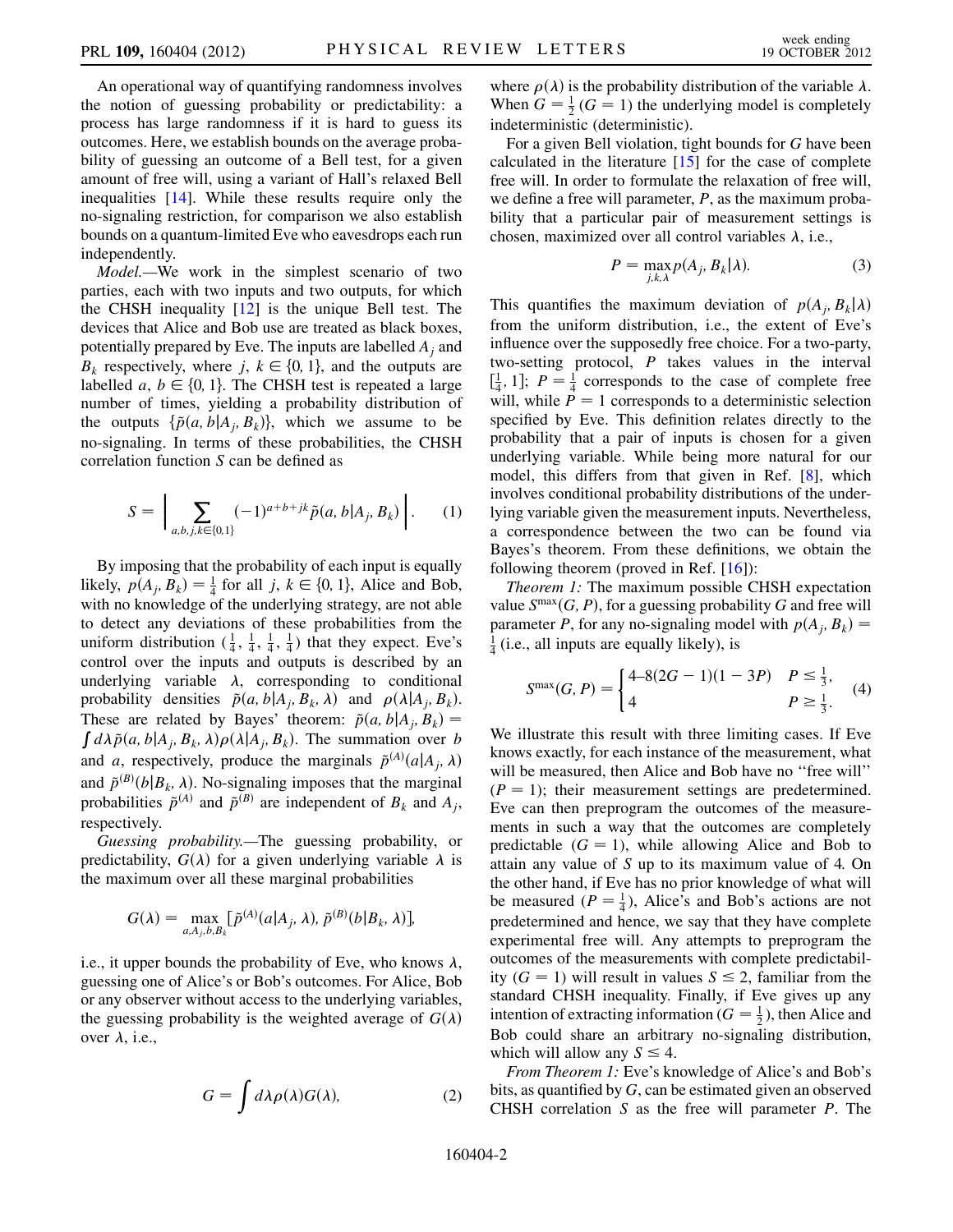bound in the theorem is tight, i.e., for any  $G$  and  $P$ , there exists a no-signaling model for which the CHSH correlation is equal to  $S^{max}(G, P)$  (see Ref. [\[16\]](#page-4-12) for explicit constructions). In particular, suppose that Alice and Bob measure a CHSH correlation S. If  $S \leq S^{\max}(1, P)$ , then Alice and Bob know that the bits could have been completely preprogrammed before the Bell measurements were carried out. On the other hand, if  $S > S<sup>max</sup>(1, P)$ (anywhere above the  $G = 1$  (NS) line in Fig. [1\)](#page-2-0), then Alice and Bob can conclude that some indeterminism has been introduced into the model, and that the guessing probability is less than unity. They can then use Eq. [\(4\)](#page-1-0) to determine an upper bound for the guessing probability G. For the case  $P \ge \frac{1}{3}$ , we have  $S^{max}(1, P) = 4$ , which<br>implies that  $G = 1$ ; i.e. Eve can use a deterministic proimplies that  $G = 1$ ; i.e., Eve can use a deterministic protocol to achieve maximal Bell violation. The case where  $P < \frac{1}{3}$  is more interesting because only in this case is the upper bound on the maximum quessing probability for a upper bound on the maximum guessing probability for a given CHSH correlation S nontrivial:

<span id="page-2-2"></span>
$$
G \le \min\left\{\frac{1}{2}\left(1 + \frac{4 - S}{4 - S^{\max}(1, P)}\right), 1\right\}, \qquad P < \frac{1}{3}.\tag{5}
$$

The observed values for  $S$  and  $G$  thus give a tight upper bound on the guessing probability (Fig. [2\)](#page-2-1), from which the tradeoff between the degree of free will and Bell violation can be seen.

Since our motivation is the task of randomness expansion, we need to evaluate the amount of true randomness that we can produce via postprocessing. The degree to which this can be achieved is characterized by the minentropy, which is used by a classical randomness extraction

<span id="page-2-0"></span>

FIG. 1 (color online). The maximal CHSH expectation value  $S<sup>max</sup>(G, P)$  plotted against the free will parameter P, for the no-signaling (NS)  $G = 1$  model (solid line), and the quantum (Q)  $\bar{G} = \frac{1}{2}$  model (dashed line). Region III (unshaded) can be explained by a deterministic  $G = 1$  model. In regions I (darker explained by a deterministic  $G = 1$  model. In regions I (darker gray) and II (lighter gray), the results cannot be deterministic; Eve cannot know the outputs with certainty. Regions II and III together give the set of  $(S, P)$  values that may be attained by a quantum model.

procedure in order to guarantee total privacy of a (shorter) random output string. For a single run, the min-entropy is defined to be  $H_{\infty}(AB|XY) = -\log_2 \max_{a,b,x,y} \tilde{p}(a, b|x, y)$ [\[17\]](#page-4-13), which is clearly bounded from below by  $-\log_2 G$ . For experimental estimation of a Bell violation, a Bell test must be performed on the devices many times in succession, requiring a bound for the min-entropy over a series of n runs. Assuming that Eve can only perform a collective attack without memory, i.e., that the devices behave independently and identically in each run, then  $\tilde{p}(r|s) =$  $\tilde{p}(a^n b^n | x^n y^n) = \prod_i \tilde{p}(a_i b_i | x_i y_i)$  by independence and so  $H(R|S) \ge -n \log_2 G$  [3]  $H_{\infty}(R|S) \geq -n \log_2 G$  [\[3](#page-4-2)].

Existing privacy amplification methods rely on the use of a perfectly random seed to, for instance, select uniformly from a family of hashing functions. Such perfect randomness may not be available in the present scenario of reduced free will. Assuming (as we have throughout this Letter) only memoryless collective attacks by Eve, we can outline an effective privacy amplification strategy, and, in the instance where Eve is more sophisticated, refer the reader to [[10](#page-4-14)]. Suppose that Alice and Bob have succeeded in generating a string of bits  $x_k$ , and have obtained a bound on Eve's maximum probability for guessing any one of Alice's bits, G. If Alice takes N such bits and XORS them, the resulting output bit can be guessed by Eve only if she has incorrectly guessed an even number of the outcomes of the individual measurements, which occurs with probability  $[1 + (2G - 1)^N]/2$ . Evidently, as N becomes large, this tends to 1/2. By setting an allowable threshold  $\epsilon$  and<br>choosing  $N = \log(\epsilon)/\log(2G - 1)$ . Alice and Bob can choosing  $N = \log(\epsilon)/\log(2G - 1)$ , Alice and Bob can pick their desired bound on security of the generated bit as a compromise on the number of raw key bits required to calculate it.

Restricted adversary.—Theorem 1 did not impose any restrictions on the probability distribution  $p(A_i, B_k|\lambda)$ .

<span id="page-2-1"></span>

FIG. 2 (color online). Optimal guessing probability  $G(S, P)$  for no-signaling models at different CHSH expectation values, including  $S = 2$  (local deterministic) and  $S = 2\sqrt{2}$  (Tsirelson<br>bound). In the cases of general and factorizable distributions bound). In the cases of general and factorizable distributions, the optimal guessing probabilities approach the vertical dotted lines as S goes to 4.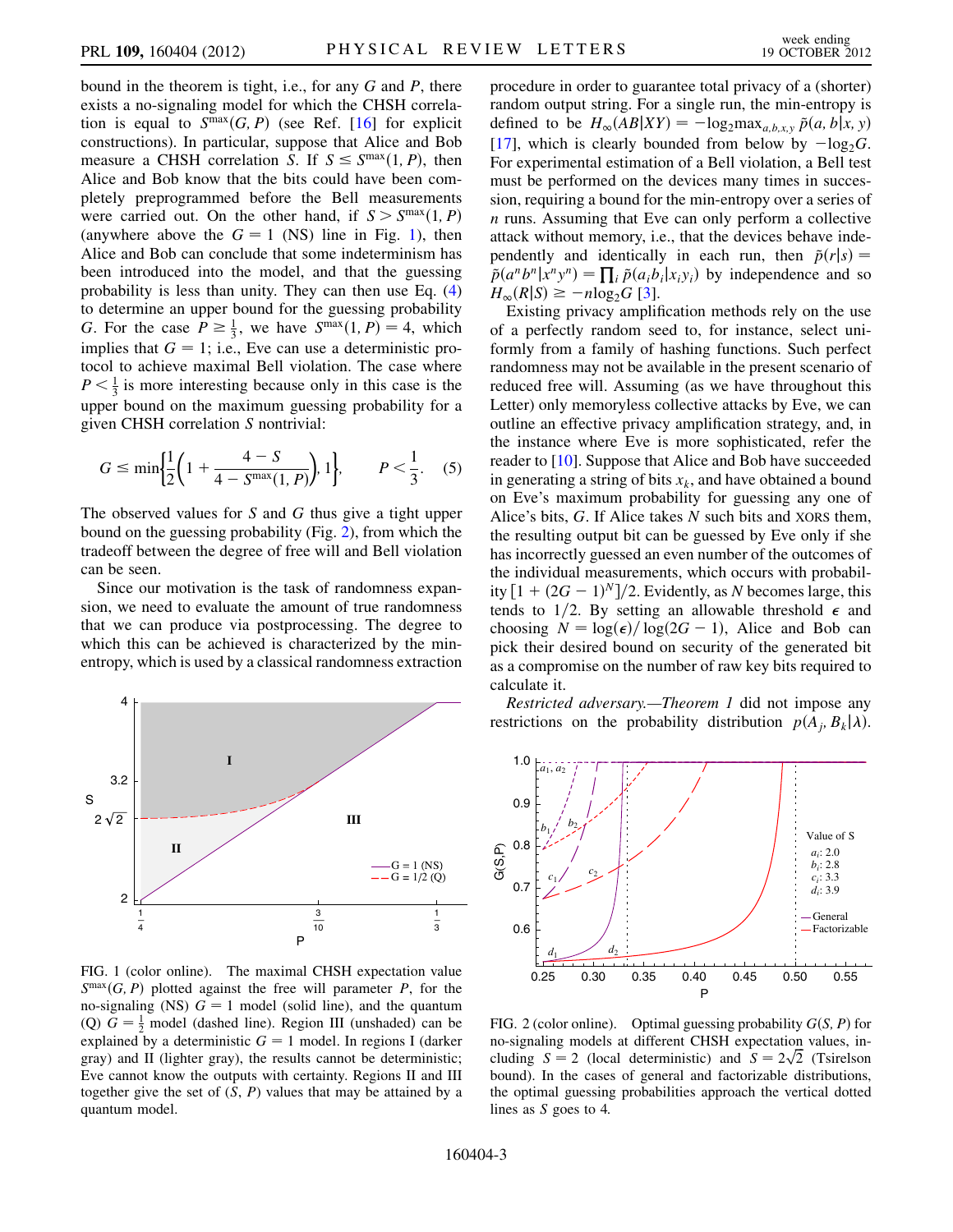Although a nonfactorizable distribution can always be made factorizable by utilizing more hidden variables, this changes the value of P. Therefore, for a fixed value of P, Eve requires access to quantum technology in order to generate the most general of such distributions, e.g., random number generators which share the entangled state  $|\phi_{\lambda}\rangle = \sum_{j,k} \sqrt{p(A_j, B_k|\lambda)} |j\rangle \otimes |k\rangle$ . In its absence, one should impose that the probability distributions are factorizable, i.e.,  $p(A_j, B_k | \lambda) = p^{(A)}(A_j | \lambda) p^{(B)}(B_k | \lambda)$ . The results of Theorem 1 hold in the case of an arbitrary probability of Theorem 1 hold in the case of an arbitrary probability distribution. Imposing this factorizability condition changes the upper bound for the Bell violation. In this case, as shown in Ref. [\[16](#page-4-12)],

$$
S_{\text{fac}}^{\text{max}}(G, P) = \begin{cases} 4 - 4(2G - 1)(1 - 2P) & P \le \frac{1}{2} \\ 4 & P \ge \frac{1}{2} \end{cases}
$$
 (6)

reducing Eve's influence compared to Eq. [\(4\)](#page-1-0). The upper bound on the guessing probability G for an observed CHSH expectation value  $S$  is analogous to Eq.  $(5)$  $(5)$ , upon replacing  $S^{max}$  with  $S^{max}_{fac}$  and the validity range by  $P \leq \frac{1}{2}$ .<br>Also note that for  $P = \frac{1}{2}$  corresponding to the case Also, note that for  $P = \frac{1}{4}$ , corresponding to the case<br>of complete free will the bounds on G for both the of complete free will, the bounds on G for both the general and factorizable cases, reduce to the result in [[3\]](#page-4-2):  $\widetilde{G} \leq \frac{3}{2} - \frac{S}{4}.$ <br>Quantum

Quantum limit.—The previously derived bounds apply under the weak assumption of no-signaling, which means that Eve might be able to supply Alice and Bob with any no-signaling distribution, such as a PR box [[18](#page-4-15)–[20](#page-4-16)], giving the maximal violation of the CHSH inequality. However, assuming the validity of quantum mechanics, Eve can achieve only much lower limits; in the case of  $P = \frac{1}{4}$ , she can do no better than  $S = 2\sqrt{2 - (2G - 1)^2}$  [\[3\]](#page-4-2). In the case of  $P > \frac{1}{2}$  Alice and Bob perform a CHSH test and the case of  $P > \frac{1}{4}$ , Alice and Bob perform a CHSH test and<br>calculate their expectation value averaged over all runs of calculate their expectation value averaged over all runs of the experiment, as before. Eve uses a hidden variable model to determine the probabilities  $p(A_i, B_k|\lambda)$  that, on a given run, Alice and Bob use to select their measurement settings. As far as Eve is concerned, she just has to optimize her quantum strategy for each of the different values of  $\lambda$  independently, and the corresponding probabilities  $p(A_i, B_k|\lambda)$ . For a given  $\lambda$ , Alice and Bob (unbeknownst to them) are effectively playing a CHSH subgame, with the correlation function

$$
S(\lambda) = 4 \left| \sum_{a,b,j,k} (-1)^{a+b+jk} \tilde{p}(a,b|A_j, B_k) p(A_j, B_k | \lambda) \right|.
$$
\n(7)

In Ref. [[16](#page-4-12)], we derive the generalized Tsirelson bound for this class of games, and find the optimal distribution of probabilities to maximize  $S(\lambda)$  for a given P. We also prove that for  $P < \frac{3}{10}$ , this maximum necessarily corre-<br>sponds to the case  $G = \frac{1}{2}$ . This implies that for the optimal sponds to the case  $G = \frac{1}{2}$ . This implies that, for the optimal quantum strategy (meaning largest achievable CHSH expectation value), we have for  $P < \frac{3}{10}$ ,

$$
S_Q^{\max}\left(\frac{1}{2}, P\right) = \frac{4(1 - 2P)^{3/2}}{\sqrt{(1 - 3P)}}.
$$
 (8)

For  $P \ge \frac{3}{10}$ , a deterministic strategy is used, and hence,<br>
smax(1 P) = smax(1 P)  $S_{Q}^{\max}(1, P) = S^{\max}(1, P).$ <br>This considerably res

This considerably restricts the region of operation for Eve, as can be seen in Fig. [1.](#page-2-0) Interestingly, for  $P \ge \frac{3}{10}$ , there is no quantum strategy that outperforms the determithere is no quantum strategy that outperforms the deterministic strategy. This means that if Alice and Bob estimate that  $P \ge \frac{3}{10}$ , a randomness expansion protocol based on the<br>CHSH inequality cannot function. We have not succeeded CHSH inequality cannot function. We have not succeeded in finding a closed form for the general  $S^{max}(G, P)$  tradeoff in the quantum strategy, except for recovering known limits such as  $P = \frac{1}{4}$  [\[3](#page-4-2)] and  $G = 1$  [Eq. ([4\)](#page-1-0)], although it can be solved numerically.

Conclusions.—We have shown that by influencing the apparently free choice of measurement settings in a Bell test, the adversary can fool the participants into thinking they share quantum correlations when, in fact, they do not and are being manipulated. We have specified the optimal models for Eve to maximize the guessing probabilities based on only no-signaling models, thereby specifying, for a given Bell correlation, a bound on the extent of private randomness that can be extracted. This universal bound requires only that Eve is limited to the use of no-signaling devices (including PR boxes, etc.). We have also obtained stronger results when Eve is further assumed to be limited to quantum devices.

In order to bound the exclusion of an eavesdropper, a prior about the degree of manipulation is required. How Alice and Bob might assess this value remains an open challenge. We have also restricted Eve to performing collective attacks. Whilst this is made possible by ensuring that each run of the protocol is performed on causally disconnected devices, this approach eschews practicality. Attempts to bypass the restriction to collective attacks [\[10](#page-4-14)[,15,](#page-4-11)[21](#page-4-17)] merit further investigation.

A natural extension of this work is to ask whether the local strategies employed here could be used to take advantage of a key distribution scheme, where Eve fakes a Bell violation to undermine the security that Alice and Bob believe is in their key. There are a number of subtleties that necessitate a more detailed study.

This work is supported by the National Research Foundation and the Ministry of Education, Singapore. D. E. K. is supported by Exploratory Initatives R-710- 000-016-271. M. J. W. H. is supported by the ARC Centre of Excellence CE110001027. J. E. P. acknowledges support from an EPSRC postgraduate studentship. C. M. is supported by EPSRC and the Istituto Superiore Mario Boella.